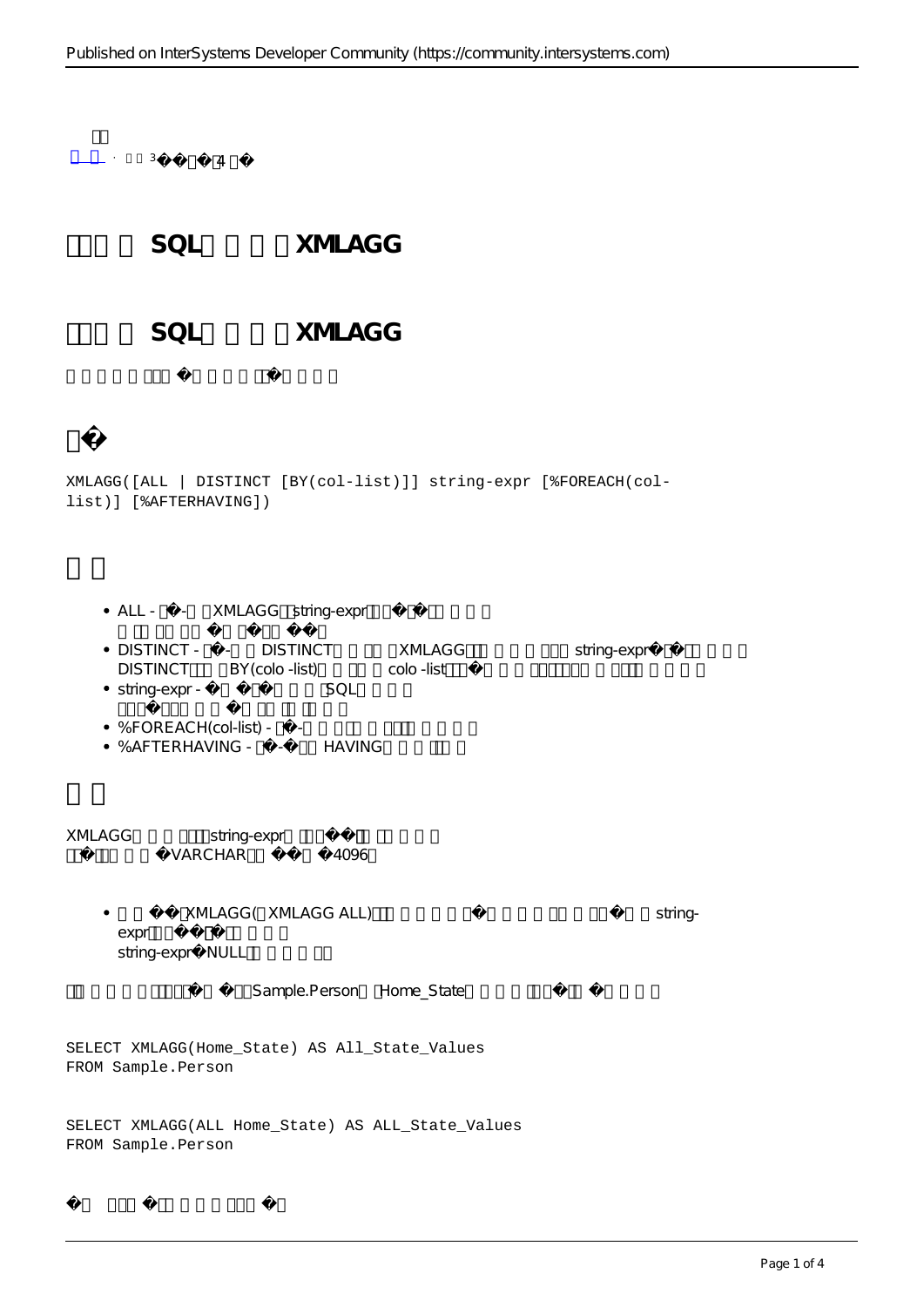|        | • XMLAGG DISTINCT<br>expr<br>NULL<br>expr | string-<br>XMLAGG(DISTINCT BY(Col2)col1) | XMLAGG (DISTINCT COL1) |      | string- | col2 |  |  |
|--------|-------------------------------------------|------------------------------------------|------------------------|------|---------|------|--|--|
|        | col1                                      |                                          | CO <sub>12</sub>       | NULL |         |      |  |  |
|        | string-expr                               | NULL                                     |                        |      | string- |      |  |  |
| expr   | $^{\prime\prime}$                         | string-expr                              |                        |      |         |      |  |  |
| XMLAGG |                                           | string-expr                              | SQLCODE-37             |      |         |      |  |  |

## **XML和XMLAGG**

XMLAGG XMLELEMENT

SELECT XMLAGG(XMLELEMENT("para",Home\_State)) FROM Sample.Person

<para>LA</para><para>MN</para><para>LA</para><para>NH</para><para>ME</para>...

## **XMLAGG和ORDER BY**

XMLAGG函数将来自多行的表列的值连接到单个字符串中。因为在计算所有聚合字段之后,将逐个从句应用于查询

 $\times$  MLAGG  $\overline{S}$ 

- $\bullet$  XMLAGG
- $\bullet$  LIST
- $\bullet$  %DLIST IRIS
- JSON\_ARRAYAGG JSON

下面的示例创建在Sample.Person表的FavoriteColors列中找到的所有不同值的串联字符串。因此,对于ALL\_COLLE FavoriteColors

SELECT Name,FavoriteColors, XMLAGG(DISTINCT FavoriteColors) AS All\_Colors\_In\_Table FROM Sample.Person ORDER BY FavoriteColors

"A" Home State Nome State ( Home State) Home\_City Home\_State ((Home\_City)Home\_State ) Home\_City NUL L; Home\_State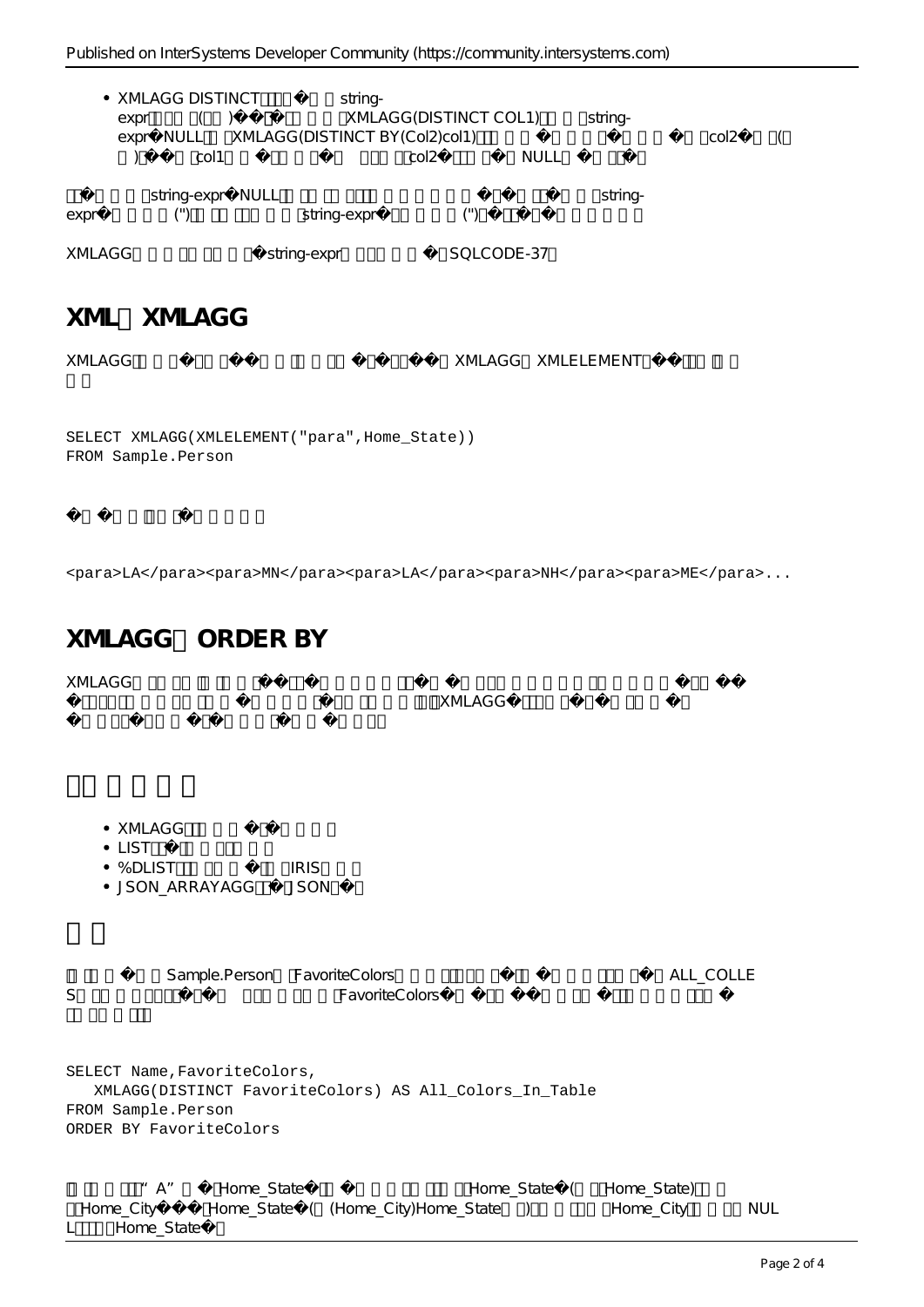SELECT XMLAGG(DISTINCT Home\_State) AS DistStates, XMLAGG(DISTINCT BY(Home\_City) Home\_State) AS DistCityStates, XMLAGG(Home\_State) AS AllStates FROM Sample.Person WHERE Home\_State %STARTSWITH 'A'

Home City

SELECT Home State, Home City, XMLAGG(DISTINCT Home\_City %FOREACH(Home\_State)) AS All\_Cities\_In\_State FROM Sample.Person ORDER BY Home\_State

以下示例使用%AFTERHAVING关键字。它为每个包含至少一个满足HAVING子句条件(以"C"或"K"开头的名称)的Na me值的Home\_State返回一行。第一个XMLAGG函数返回由该州的所有名称组成的连接字符串。第二个XMLAGG函 **HAVING** 

SELECT Home\_State, XMLAGG(Name) AS AllNames, XMLAGG(Name %AFTERHAVING) AS HaveClauseNames FROM Sample.Person GROUP BY Home\_State HAVING Name LIKE 'C%' OR Name LIKE 'K%' ORDER BY Home\_state

AutoClub

Name

Smith,Joe

Smith,Joe

Smith,Joe

Jones,Scott

Jones,Scott